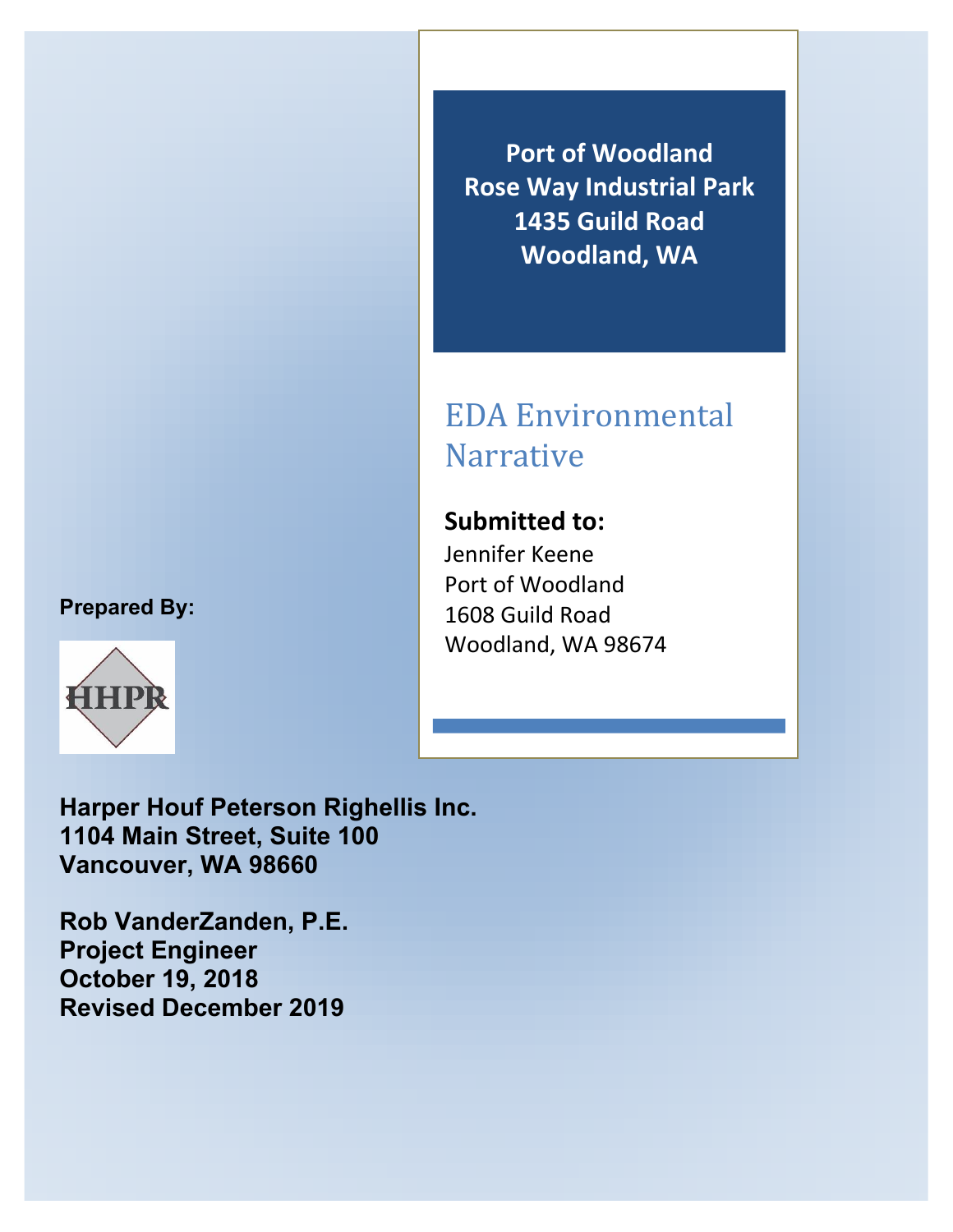# Rose Way Industrial Park<br>EDA Environmental Narrative **Table of Contents**

| 1.  |               |  |
|-----|---------------|--|
| 2.  |               |  |
| 3.  |               |  |
| 4.  |               |  |
|     |               |  |
|     |               |  |
| 1.  |               |  |
| 2.  |               |  |
| 3.  |               |  |
| 4.  |               |  |
| 5.  |               |  |
| 6.  |               |  |
| 7.  |               |  |
| 8.  |               |  |
| 9.  |               |  |
| 10. |               |  |
| 11. |               |  |
| 12. |               |  |
| 13. |               |  |
| 14. |               |  |
| 15. | Noise.<br>. 7 |  |
| 16. |               |  |
| 17. |               |  |
| 18. |               |  |
|     |               |  |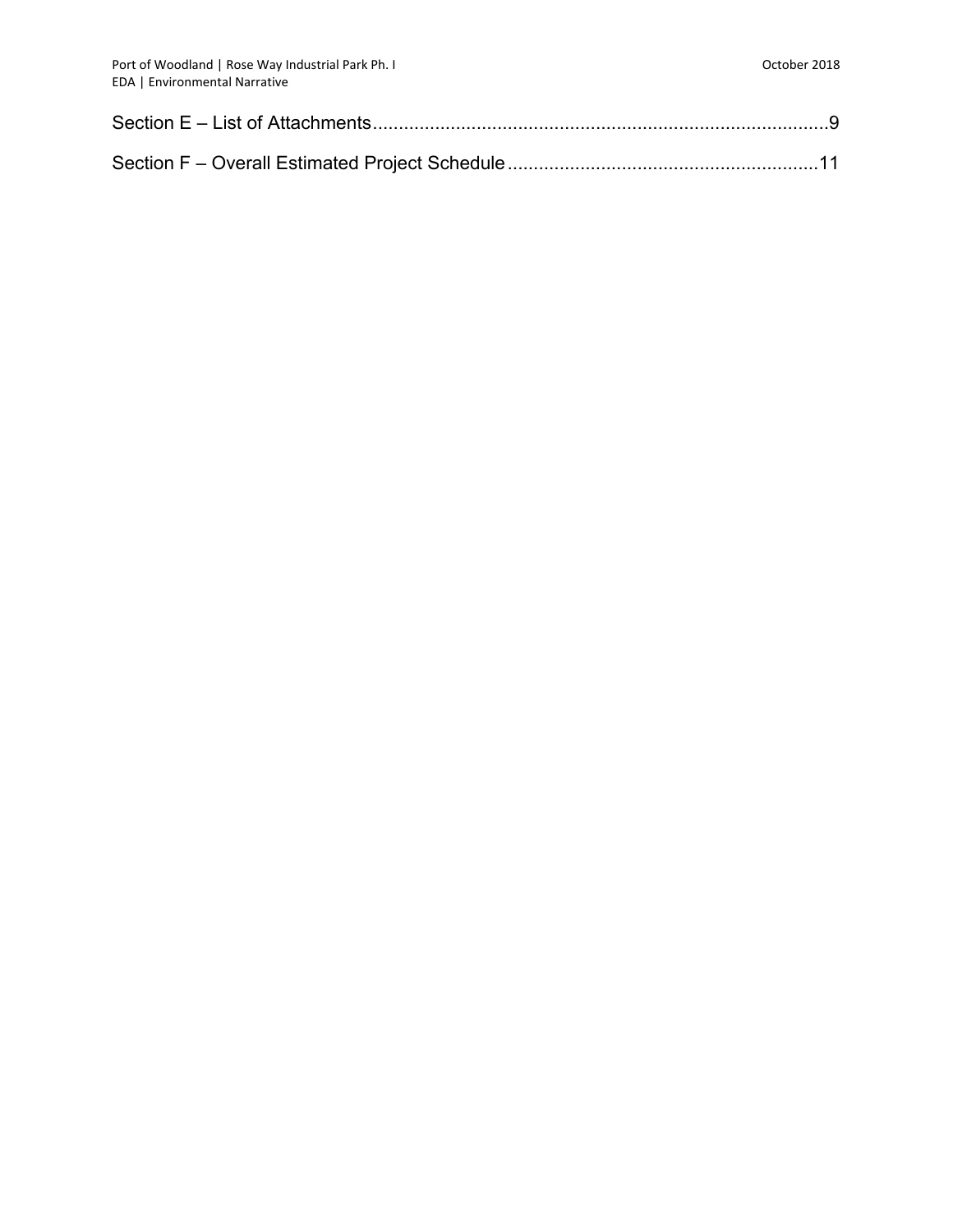## <span id="page-3-0"></span>**Section A – Project Description**

#### <span id="page-3-1"></span>**1. Beneficiaries**

<span id="page-3-2"></span>The Port's purpose is to procure family wage jobs and environmentally responsible industry within the City of Woodland and Cowlitz County. The Port of Woodland has approximately 400 acres of both light and heavy industrial property. The City of Woodland is a growing community, and its location between Seattle to the north and Portland, Oregon to the south make it a prime area for industries to locate. Currently, there is a shortage of construction ready property in the area, and the development of the Rose Way Industrial Park project will provide additional property for development. The extension of water and sewer from Howard Way to the north will increase the potential for development of property within the City limits to the south.

#### **2. Proposed Construction**

The overall property consists of one existing parcel, totaling approximately 12 acres, of industrial zoned land along Guild Road. The proposed property was previously used for growing and distribution of roses. Several buildings have been removed from the site and it is now mostly covered by gravel and native grasses. There are two wetlands on the east boundary of the site and an existing stormwater pond on the north side of the site along the Guild Road frontage.

The Port of Woodland is proposing to develop its Rose Way Industrial Park Phase I property located in Woodland, Washington between Interstate 5 and the Columbia River. See the Vicinity Map in Appendix A. The development of this property will consist of the design and construction of six new buildings that will be purposed for light industrial use. Total building square footage will be 126,000 square feet, and approximately 73,000 square feet of the site will be asphalt parking and access roads. Site improvements will include lighting, power, high-speed telecommunication, water, sanitary sewer, and storm drainage utility improvements and extensions. A new road with the temporary name "A Street", will be constructed on the western boundary of the property that will provide three driveway entrances to access the site and provide emergency vehicle access to the rear of the southern most buildings. Three driveways will be constructed along the new roadway along with a fire truck access along the southern boundary of the site. The site will also be accessed by an existing driveway from Guild Road in the northeast corner of the site.

The new buildings will be constructed on the outer edges of the site to provide a substantial central area for truck maneuvering and parking. The new road will be constructed as a half-street improvement with the remainder to be constructed with any future development to the west. The half street will provide a minimum of 26' of paved width to provide two way access. The ultimate section will be 40' wide. The existing stormwater facility on the north side of the property will be updated to comply with the Puget Sound Manual Stormwater standards as adopted by the City of Woodland to provide water quality and detention of the site and roadway improvements.

Approximately 100,000 square feet of the proposed site will be composed of landscaping or remain natural. The two existing wetlands onsite will remain untouched. A small area of the wetland buffers will be impacted by the parking lot. A bank use plan has been written to purchase bank credits from the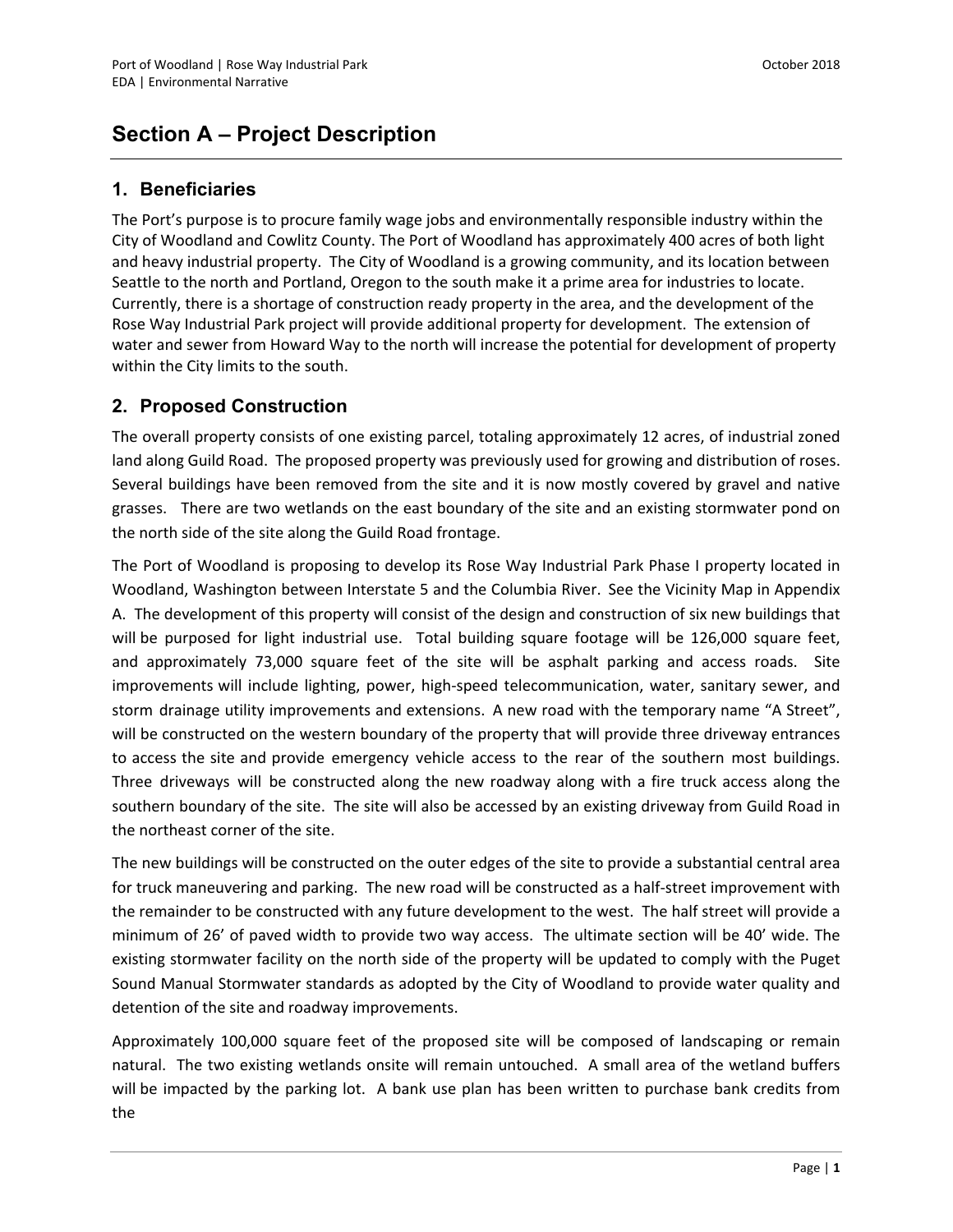Columbia River Mitigation Bank to compensate for indirect wetland impacts. A copy of the report is included in Appendix B.

Preliminary project drawings are included in Appendix A, and the Preliminary Engineering Report is included in Appendix C for more specific project details.

#### <span id="page-4-0"></span>**3. Need and Purpose**

Funding is needed to support the Port of Woodland's objective of developing a suitable site for attracting employers and family wage jobs to the greater Woodland area.

#### <span id="page-4-1"></span>**4. Alternatives to the Proposed Project**

Port of Woodland purchased this parcel in 2000 for the purpose of creating a development that would attract businesses and jobs to Woodland. The port has conducted a study phase to determine the best approach to use of the site and to evaluate economic feasibility. The "no-project" alternative would not be consistent with the mission of the port.

The Port Commission reviewed three site plan alternatives that were prepared in order to identify the best use of the site. The alternatives looked at building size and placement, potential impacts to wetlands and buffers, the need for parking and laydown areas, stormwater impacts, access and circulation, landscape requirements and site development costs. A preferred alternative was selected by the Commission and this alternative is the basis for the current preliminary design documents.

<span id="page-4-2"></span>The No Alternative Analysis option would result in no development as planned and described. The alternative would result in harm financially and to future economic growth, not just to the Port but to surrounding properties as well due to the lack of potential development and utility availability. The Port's market analysis indicated that at full build out, the Rose Way Industrial Park is anticipated to generate 150 employment opportunities. Not proceeding with this project would limit economic development for both the City and County, both of which are identified as economically distressed. The preferred alternative has the advantages of maximizing internal site circulation for transportation related users. The selected alternative also minimizes the project impact to the wetland buffers. Additional benefits include smaller building sizes which increases flexibility for attracting a variety of businesses.

#### **Section B – Historic/Archaeological Resources**

According to the Cultural Resource Survey of the Rose Way Industrial Park Project Area, completed by Archaeological Services (ASCC), April 29, 2016, ASCC found no evidence of potentially NRHP-eligible properties (including archaeological sites) within either the direct or indirect APE for the Rose Way Industrial Park project (Appendix D). For the project as it is proposed, ASCC recommended a finding of no effect on historic properties that are listed on, or eligible for listing on, the NRHP. ASCC recommended documentation of two nearby historic-era properties within the project viewshed on the Washington State Historic Property Inventory (HPI). It is ASCC's opinion in the Cultural Resources Survey that the proposed project will have no effect on historic properties (including archaeological sites) that are listed on, or eligible for listing on, the NRHP. ASCC recommended no further cultural resource work within the project area.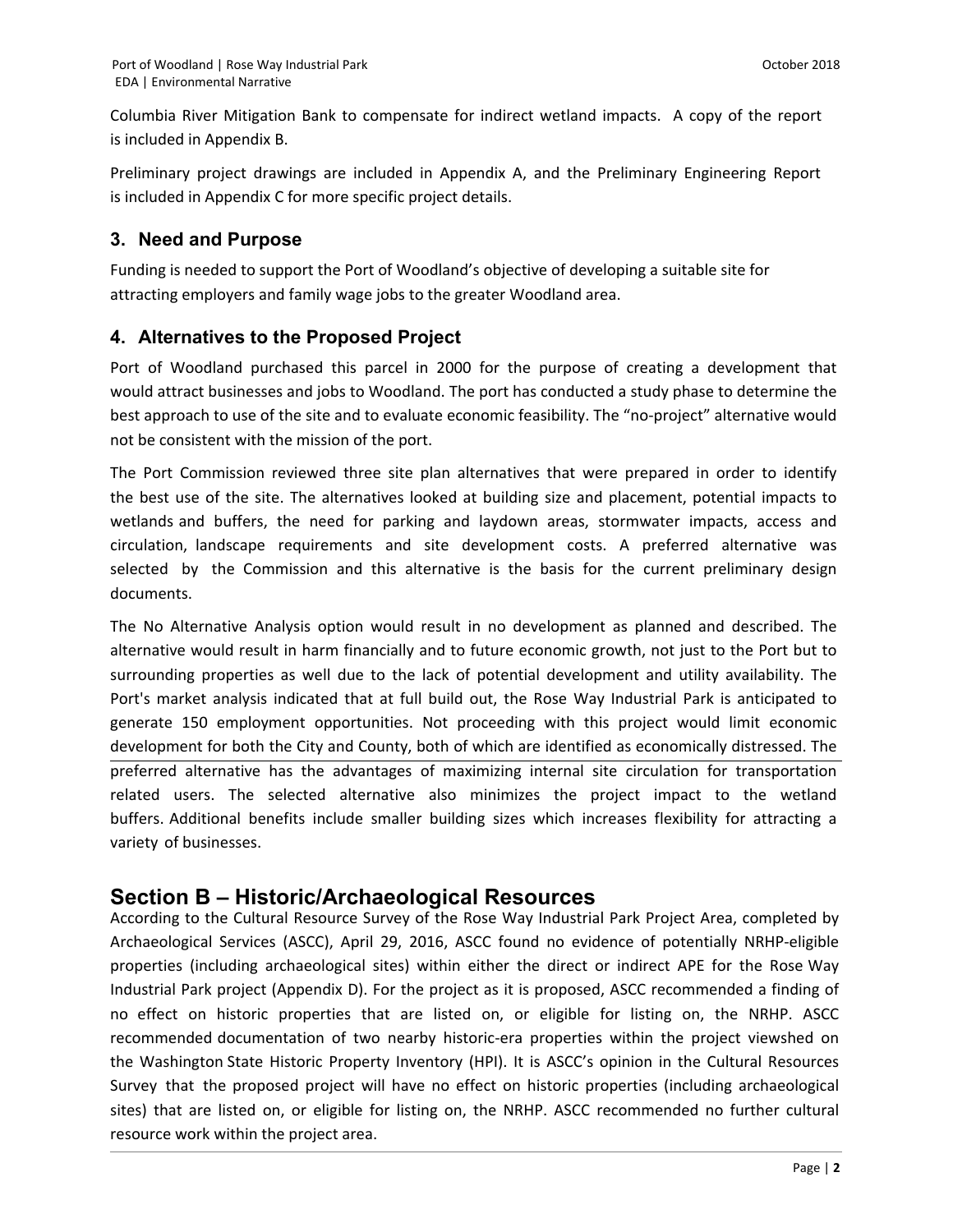## <span id="page-5-0"></span>**Section C – Affected Environment**

The project components described in this section discuss potential direct and indirect impacts from proposed project activities and specify proposed measures to mitigate probable impacts.

#### <span id="page-5-1"></span>**1. Affected Area**

The project site is located in an area that is known as the Woodland Bottoms. This area is characterized by the fertile alluvial soils associated with the Lewis and Columbia River floodplains. The Woodland Bottoms has been protected by dikes for nearly 100 years and is an active agricultural area. The parcel is in the City of Woodland which is located on the Interstate 5 highway corridor as well as the Burlington Northern Santa Fe rail corridor.

The site was previously used for agriculture and supported a number of buildings associated with growing and marketing roses. At present the site is level and for the most part is covered by a grass field. A wetland area is located on the east boundary of the site and includes some trees and wetland vegetation. The only wildlife at the site consists of songbirds, rodents and occasional visits by deer or coyotes. There are no parks or wildlife areas near the site. Site photos are available in Appendix E.

#### <span id="page-5-2"></span>**2. Coastal Zones**

The project is not located within a designated coastal zone subject to the Coastal Zone Management Act. There are no proposed overwater structures that could impact navigable waters.

#### <span id="page-5-3"></span>**3. Wetlands**

Ecological Land Services, Inc. completed a Critical Areas Report on April 28, 2016 which contains information regarding the wetland delineation (Appendix F). The wetland delineation followed the Routine Determination Method according to the U.S. Army Corps of Engineers, *Wetland Delineation Manual* (Environmental Laboratory 1987) and the *Regional Supplement to the Corps of Engineers Wetland Delineation Manual: Western Mountains, Valleys and Coast Region (Version 2.0)* There are two wetlands located within the eastern portion of the project area. Wetland A is a Category III forested, depressional wetland that extends offsite to the south. Wetland B is a Category IV forested, depressional wetland that is contained wholly within the project area. The wetland boundaries and ratings have been reviewed by Rebecca Rothwell, Wetlands and Shorelands Specialist for the Washington Department of Ecology. Her concurrence can be found in Appendix G. The wetlands have also undergone a desk review by the U.S. Army Corps of Engineers and the Port of Woodland received a Preliminary Jurisdictional Determination stating that the wetlands may be Waters of the U.S. The Port of Woodland chose to avoid all wetland fill, and limited impacts to indirect wetland impacts due to an insufficient buffer width. They are proposing 0.16 acres of indirect wetland impacts to one Category III and one Category IV wetland, resulting from construction of the Guild Road Industrial Park. A total of 0.08 credits will be purchased from the Columbia River Wetland Mitigation Bank to adequately replace lost wetland functions due to indirect wetland impacts.

The proposed project footprint is concentrated over the existing uplands. All direct wetland impacts were avoided. Impacts were limited to indirect wetland impacts due to an insufficient buffer width. These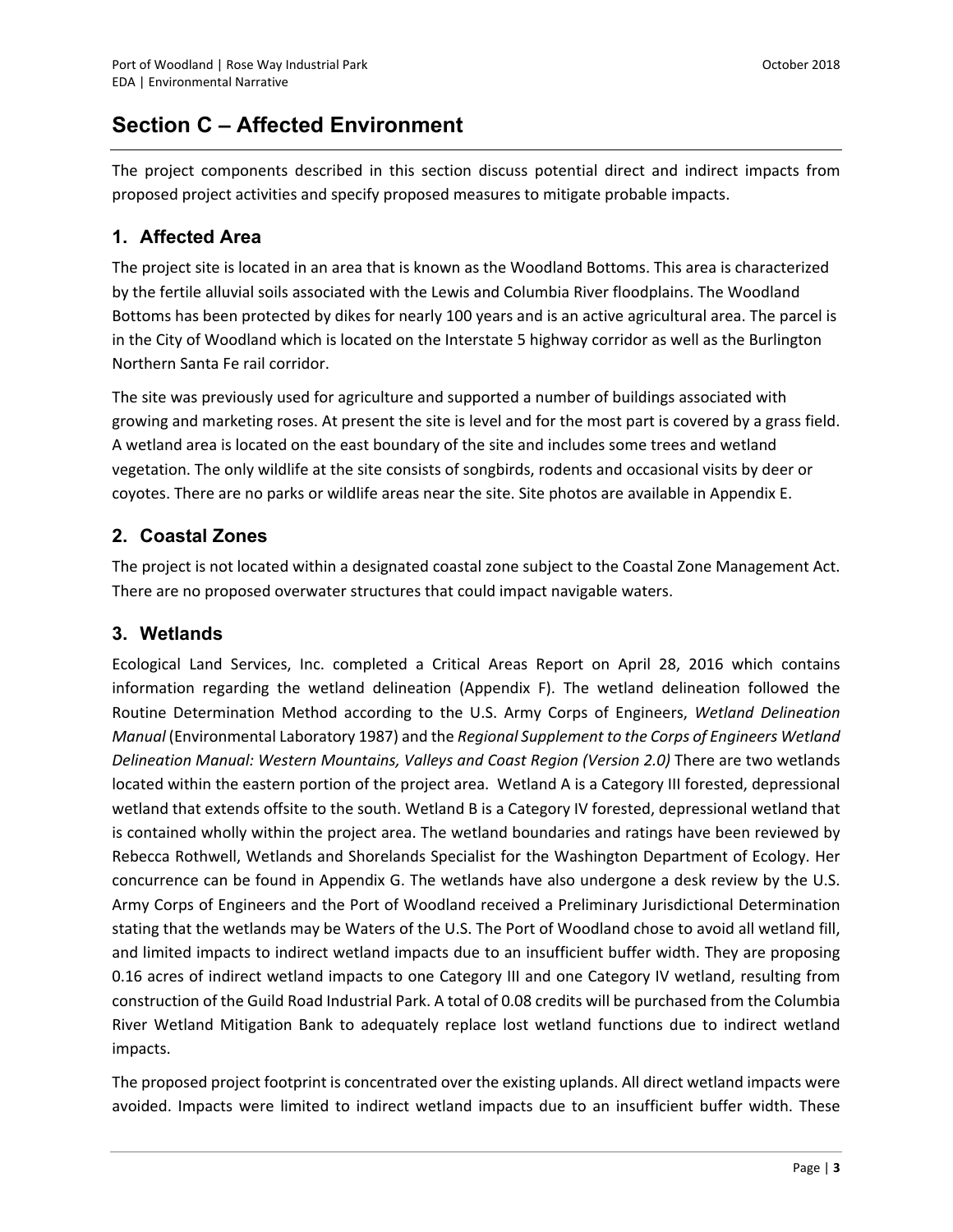impacts were necessary to provide adequate space for the industrial development. By concentrating impacts over the uplands and within the functionally isolated wetland buffers, wetland impacts are both avoided and minimized. The proposed project minimizes permanent wetland impacts to both wetlands by completely avoiding wetland fill and placing development in currently low functioning wetland buffers. The development surrounding the west side of the wetlands will have a large fence installed to minimize impacts to the wetlands due to an increase in human presence.

#### <span id="page-6-0"></span>**4. Floodplains**

The project is not located within a FEMA mapped 100-year or 500-year floodplain. The FEMA floodplain map is available in Appendix H.

#### <span id="page-6-1"></span>**5. Endangered Species**

No threatened or endangered species are known to be on or near the site. The Washington Department of Fish and Wildlife's Priority Habitat and Species Maps indicate the presence of a migration area for Sandhill crane (Grus Canadensis) approximately 4,000 feet to the northwest of the project area. Sandhill crane are listed as endangered by Washington state only. There are no anticipated impacts to endangered species as a direct or indirect result of the proposed development.

#### <span id="page-6-2"></span>**6. Land Use and Zoning**

The site is entirely within the city and has been zoned Light Industrial by the City of Woodland. The Comprehensive Plan designation is Industrial. Nearby uses include light and heavy industrial sites such as a cement concrete batch plant and a cabinet manufacturing shop. Adjacent properties also include parcels that are currently zoned for industrial but are presently being used for agriculture.

#### <span id="page-6-3"></span>**7. Solid Waste Management**

Quantities of solid waste are unknown since the nature of the businesses that will occupy the buildings is unknown at this time. The Port does not anticipate any unusual or hazardous solid waste will be generated by a typical occupant and that only "normal" waste will be generated at this site.

The City of Woodland has mandatory garbage collection and contracts with a local waste management contractor. Curbside recycling is also included with the provided services. The service provided serves the majority of Cowlitz County and there are no limitations on the useful life of the disposal facility.

#### <span id="page-6-4"></span>**8. Hazardous or Toxic Substances**

A Phase I Environmental Site Assessment was completed for they site by PBS Engineering and Environmental in June 2005 (Appendix I), and the following is cut from the Executive Summary as required:

"A Phase One Environmental Site Assessment was conducted by PBS for the property located at 1435 Guild Road in Woodland, Washington. The project was performed in general accordance with ASTM Standard E 1527-00, *Standard Practice for Environmental Site Assessments; Phase One Environmental Site Assessment Process.*

The subject property was vacant and in agricultural use as part of a larger dairy farm by 1912. By the mid-1940s, the property was part of the larger "United Bulb Company". The structure on the site was constructed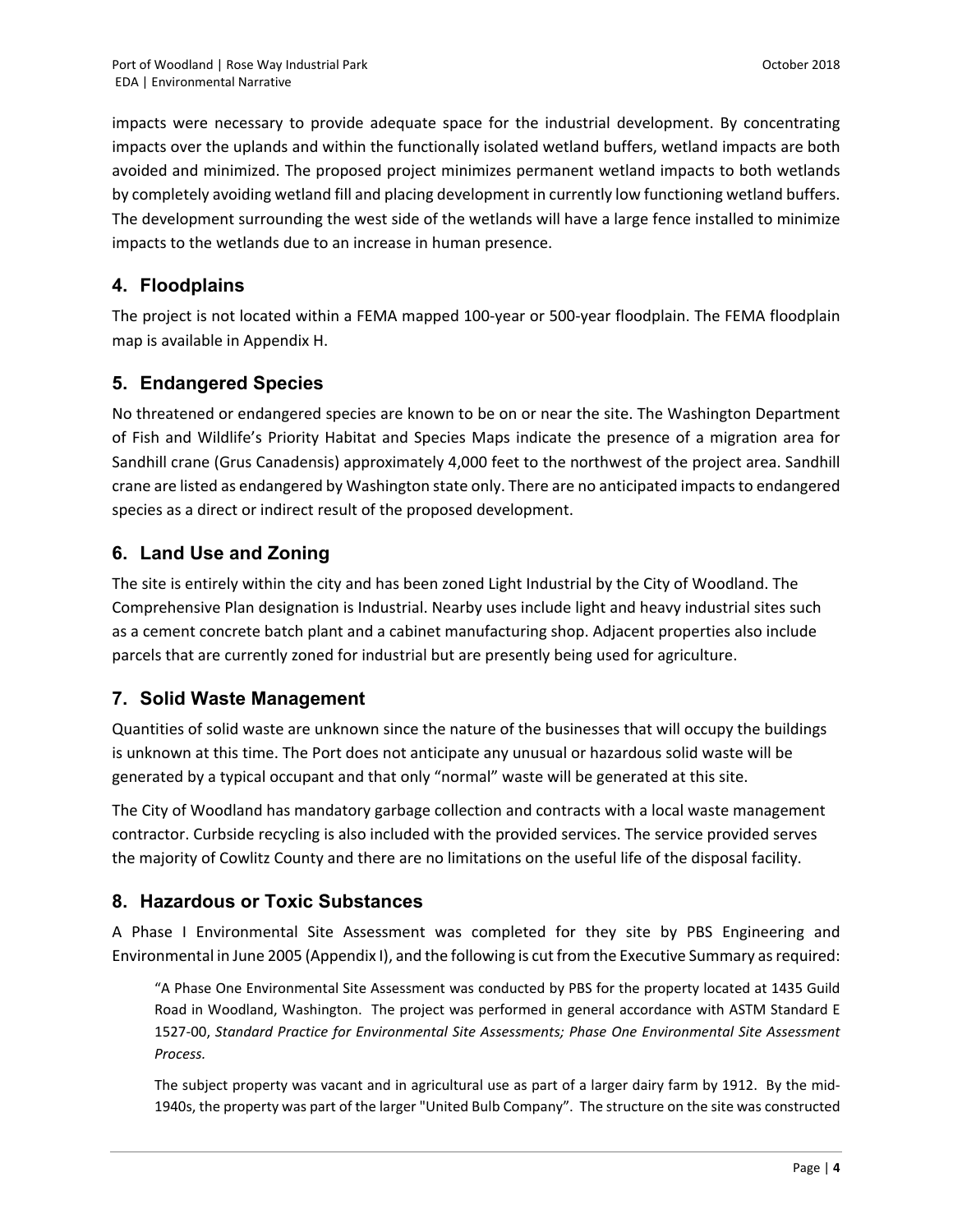in the late 1960s and was used for packing and shipping by United Bulb Company. In the late 1970s, the business was purchased from United Bulb Co., and became Northwest Roses, which leased the subject property from the owners. The property was used to store, package and ship dormant roses, blueberries and other plants. Open areas of the site were used to store and heel-in nursery stock awaiting packing and shipping. This use of the site continued until late 2004, when the business moved its equipment and stock to a nearby property. The site is served by two irrigation wells, and potable water may be piped from the east adjacent property. An on-site septic system is present, as well.

A fuel pump is present near the north irrigation well, and an apparently abandoned 2,000-gallon tank is stored on the ground surface near the north irrigation well. It is not known if the fuel pump was associated with this tank, if the tank was once underground, or if an underground tank remains in that area. A heating oil tank may be present beneath the floor of the building, based on the presence of a "fuel oil" fill pipe located near a furnace. An abandoned approximately 250-gallon aboveground tank was observed near the northwest corner of the building. The use and historical location of this AST are unknown. For the last ten years, until the business relocated in late 2004, an aboveground diesel fuel tank was in use on the site and was also located near the north irrigation well. This AST was moved in early 2005 to the current business location nearby to the north of the subject property. Oily soil staining was observed in the vicinity of this AST and is likely the result of drips and minor spills from the pump-end of the AST.

A chemical storage closet is present in the building and was used to store fungicides and pre-emergent herbicides during active use of the site. A few containers remain in that area, and an odor of pesticides was detected in the vicinity of the closet.

Adjacent properties were in mixed agricultural and residential use by the 1940s. The east adjacent property was part of the United Bulb Co., facility. The southwest corner of the main building is on the east subject property line. The southeast adjacent property, once part of the bulb company's site, as well, has been leased as a "ready-mix" concrete business since approximately the early 1990s. Residences are present on north and west adjacent properties, and a cabinet shop has been present on a north adjacent property since approximately the mid-1990s. The south adjacent property has remained in agricultural use and is currently used to grow raspberries.

EPA and state environmental databases were reviewed to identify sites that pose a potential environmental concern to the subject property due to contaminant migration. Based on a review of the listed sites, none appear to pose a significant environmental concern to the subject property.

Based on the findings of this study, a *recognized environmental condition* exists on the subject property: At least one underground storage tank, used for heating oil, is present on the site and a second tank, used for fuel, may be present near a fuel pump in the vicinity of the north irrigation well.

Other conditions of concern include an abandoned above-ground tank and abandoned possible former underground tank, pesticide odors in the vicinity of a chemical storage closet, an on-site septic system and on-site irrigation wells (see Section 8.1).

Additional studies are recommended to determine the location, size and condition of underground storage tanks that remain on the site."

 HydroCon Environmental, LLC prepared a memorandum on May 2, 2016 to document research and investigative tasks performed to locate underground storage tanks (USTs) that were reported to be located at the property by the Phase I study (Appendix J). Geophysical surveys did not indicate the presence of any underground storage tanks in the areas surveys. One underground storage tank that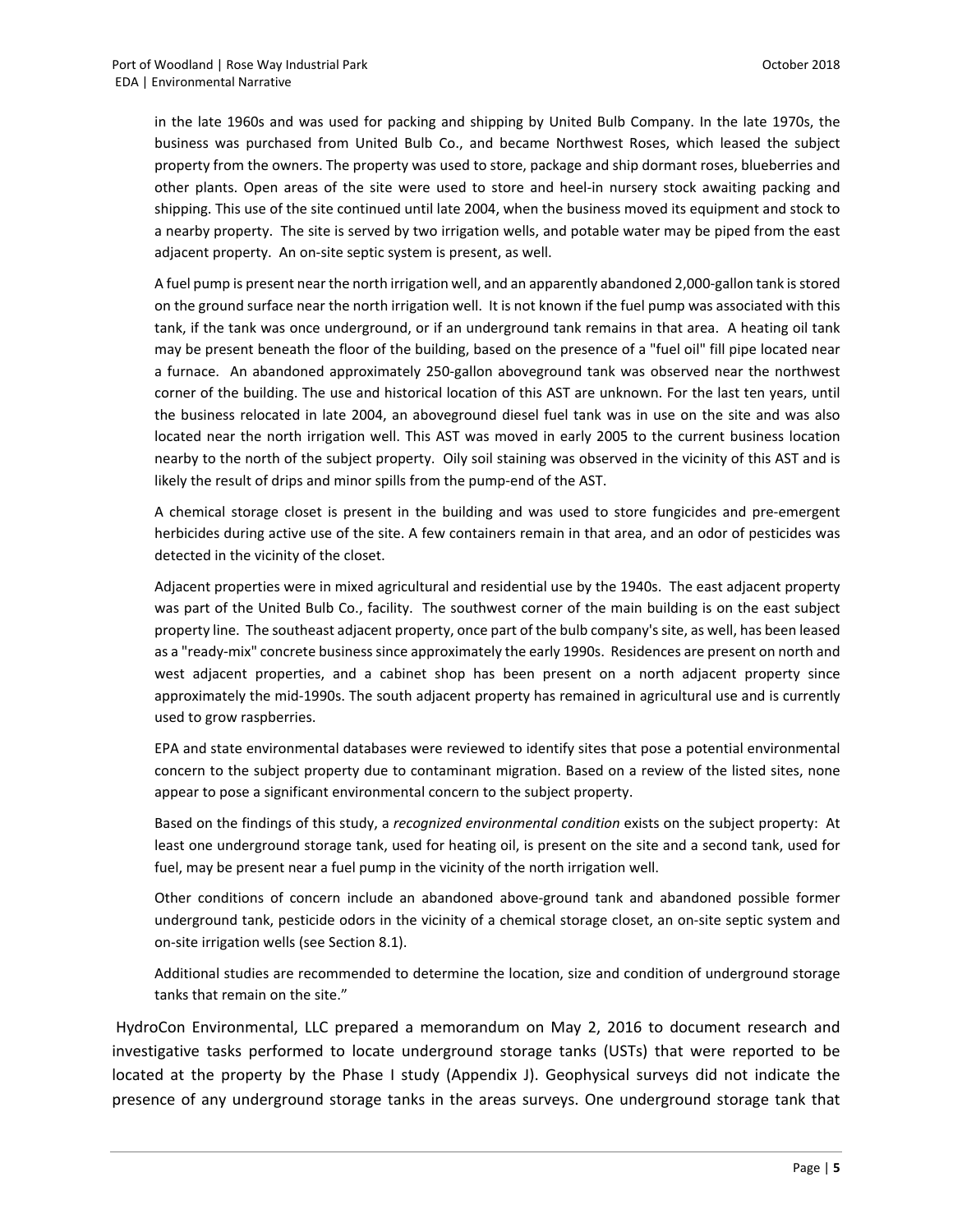contained heating oil was located at the property between the "Old" and "New Building". The tank had been filled with concrete (i.e., "closed in-place"). A tank used to hold fuel was located near the Pump House, and a concrete pad and product piping was observed in this area as well as electrical conduit line. According to the study, the tank is no longer located there. Granular fill soil underlies the concrete pad. The imported soil may have been placed to fill the underground storage tank cavity or it may have been used as sub base for the pump pad.

If an underground storage tank is encountered during site demolition, HydroCon recommended that the construction contractor stop work near the tank location and contact the Port of Woodland representative immediately. If fuel is observed to be leaking from the tank, placement of absorbent socks is recommended to mitigate the spread of product. An environmental consultant licensed as a Washington State Site Assessor (HydroCon) should be contacted to supervise the proper decommissioning of the tank, management of the waste, and disposal of the tank shell.

Since the future occupants of the buildings to be constructed at this site are unknown at this time it is not possible to say what substances will be used or stored. The Port will require all tenants to comply with state and local regulations as pertains to toxic, hazardous or radioactive substances.

#### <span id="page-8-0"></span>**9. Water Resources**

There are two wetlands located within the project area. Wetland A is a Category III forested, depressional wetland that extends offsite to the south. Wetland B is a Category IV forested, depressional wetland that is contained within the project area. These wetlands may be Waters of the U.S. as determined by a Preliminary Jurisdictional Determination completed by the U.S. Army Corps of Engineers on June 27, 2016 (Appendix K). The Port of Woodland does not propose to directly impact (fill) either of these wetlands. The Port will mitigate for indirect wetland impacts due to an insufficient wetland buffer width by purchasing bank credits from the Columbia River Mitigation Bank.

Discharge of treated stormwater will be to ditches along Guild Road to be directed to sloughs within the Woodland Bottoms. The receiving surface water body is not on the 303(d) list of impaired waters. The proposed project is not located within an area mapped by the EPA as sole source aquifer recharge area.

No groundwater will be utilized at this site and no discharges to groundwater are anticipated. As the site is located near the current city limits, there are existing private groundwater wells in the vicinity of the site. The proposed improvements will not impact surface drainage patterns. Construction at the site will require coverage under the Washington State Construction Stormwater General Permit.

#### <span id="page-8-1"></span>**10. Water Supply and Distribution System**

The site will receive drinking water from the City of Woodland public water supply system. The city withdraws the water supply from a Ranney well adjacent to the North Fork of the Lewis River and treats the water for removal of iron and manganese. The system serves a population of approximately 6,000 persons and is fully compliant with all state and federal regulations. The quantity of water needed at this site is expected to be typical of the water usage required at an industrial site but cannot be estimated at this time.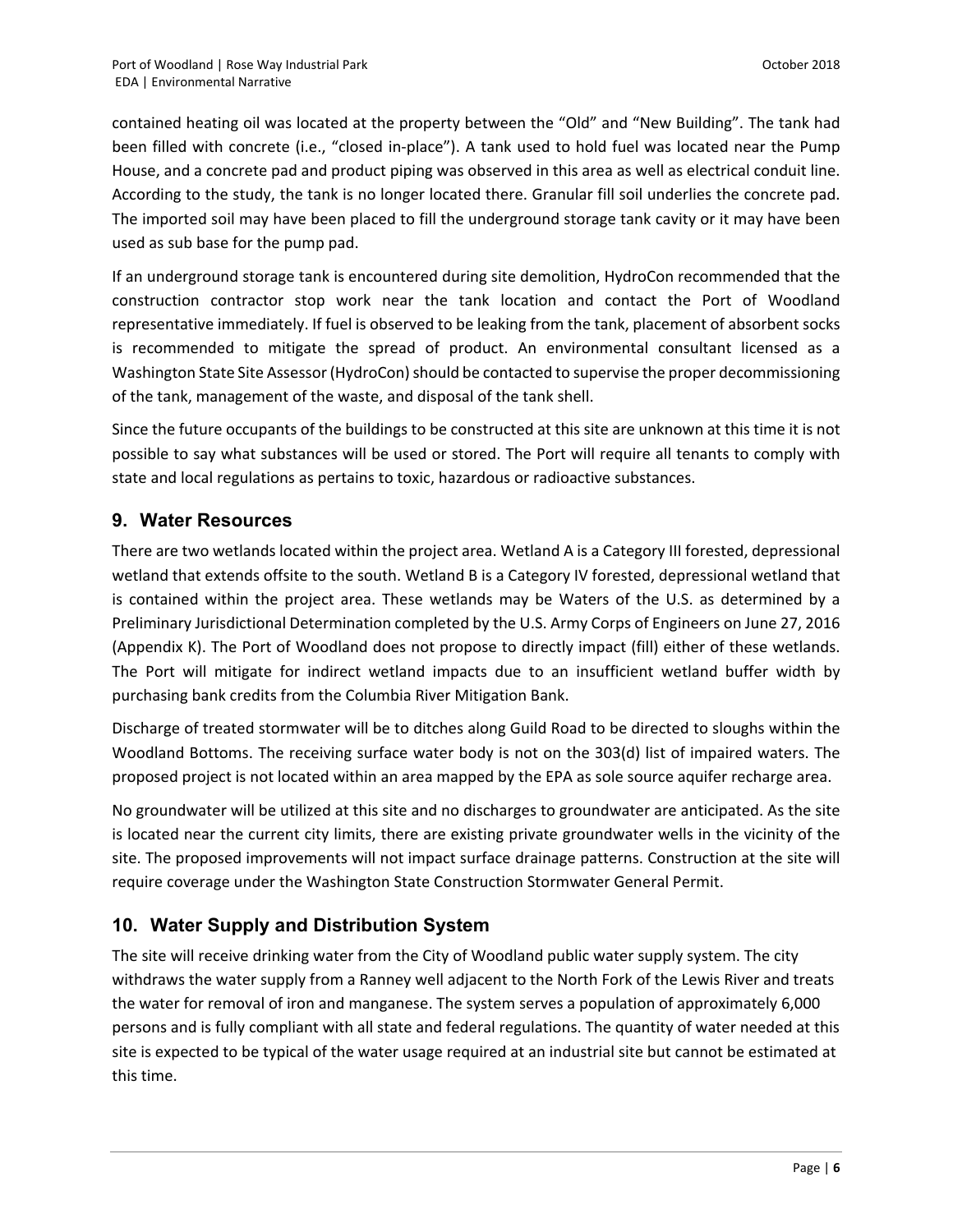#### <span id="page-9-0"></span>**11. Wastewater Collection and Treatment Facilities**

City of Woodland operates a wastewater collection and treatment system that serves the majority of the city limits and the population of the city as well as some areas outside of the city. The wastewater treatment plant provides secondary treatment and discharges treated effluent to the North Fork of the Lewis River. The plant is fully compliant with state and federal regulations. It is unknown what quantity of discharge from this site will need to be collected and treated. The city has adequate facilities to handle typical discharges from industrial development that is anticipated at this site.

#### <span id="page-9-1"></span>**12. Environmental Justice (Executive Order 12898)**

The project will develop a vacant site. There will not be any displacement or impacts to any residential properties. The parcel falls within the industrial zoned area of the city and is surrounded by primarily industrial sites of vacant land.

#### <span id="page-9-2"></span>**13. Transportation (Streets, Traffic and Parking)**

The site is served by Guild Road and Schurman Way. These roads are Industrial Collectors and primarily serve industrial properties in the city. A new road is proposed along the west line of the parcel which will provide access to the sites and future development to the west and south. Construction of the development and the new road will not impact traffic patterns and does not impact the level of service of any of the area streets or significant intersections in the city.

#### <span id="page-9-3"></span>**14. Air Quality**

The project is located in a light industrial zone of the City of Woodland. Land uses that result in any significant air quality impact are not consistent with the light industrial zoning code. As it is unknown what eventual users will occupy this site it can only be concluded that impacts to air quality will be regulated by the requirements of the city zoning codes.

#### <span id="page-9-4"></span>**15. Noise**

The project is located in a light industrial zone of the City of Woodland. Land uses that result in any significant noise impact are not consistent with the light industrial zoning code. As it is unknown what eventual users will occupy this site it can only be concluded that impacts to ambient noise will be regulated by the requirements of the city zoning codes.

#### <span id="page-9-5"></span>**16. Permits**

 The following permits are identified to be needed for the construction of the Rose Way Industrial Park Project, with anticipated timeline for obtaining the permit.

For site earthwork, utilities, roadway and stormwater, the following permits are required:

- SEPA Checklist Complete and submitted. Port of Woodland is lead agency.
- Critical Areas Checklist Completed and submitted to City of Woodland
- Guild Road Wetland Bank Use Plan Completed and submitted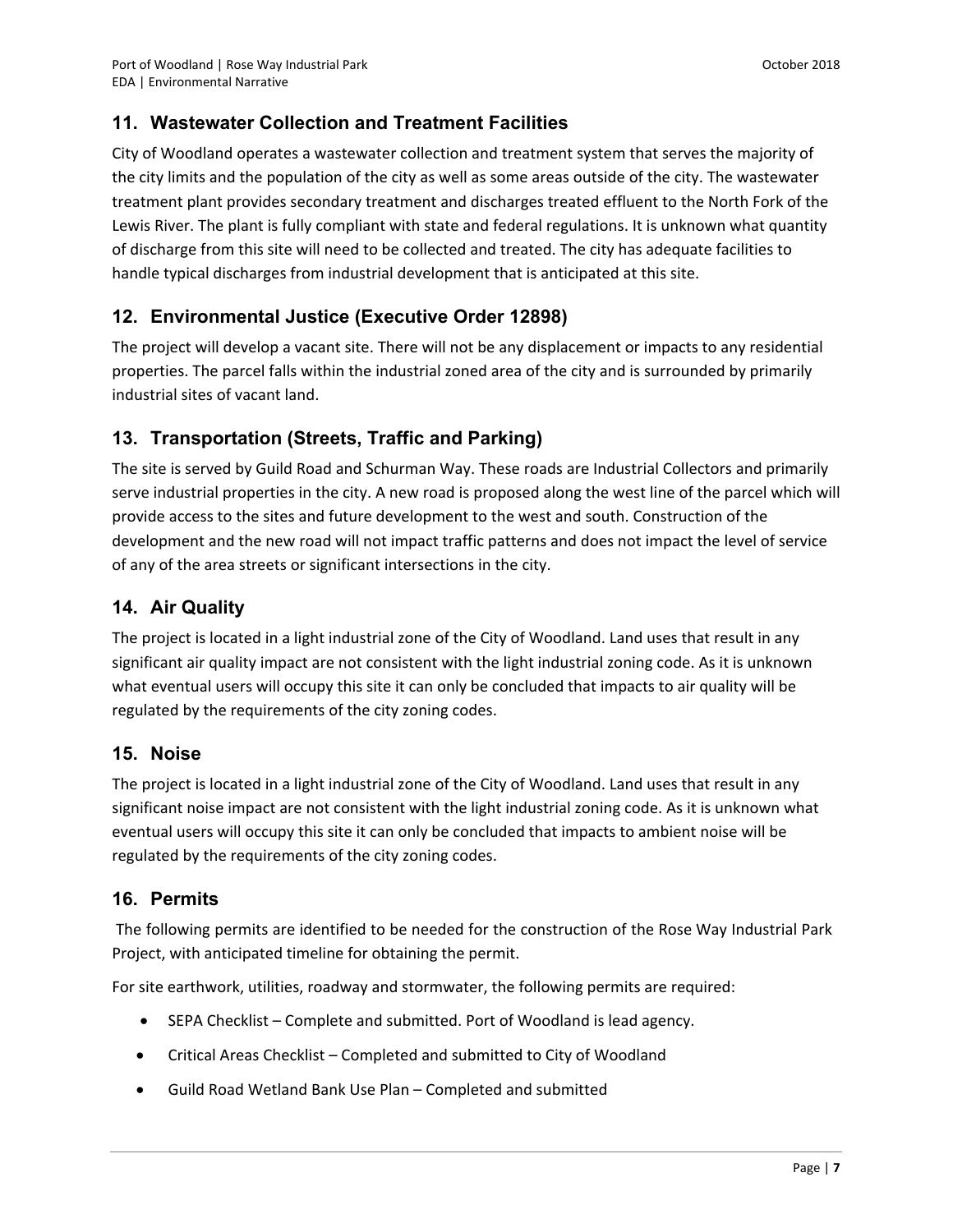- Stormwater report approval Completed and submitted to City of Woodland
- Fill and Grade Permit will be required from City of Woodland
- Coverage under Ecology's General Construction Stormwater Permit 60 days
- Construction Stormwater Pollution Prevention Plan approval submitted to City as part of individual developments are proposed.
- City approval of utility and roadway drawings
- Potential fire department approval of water utility drawings.
- Cultural Review Survey completed by Ecological Land Services Inc. April 29, 2016 Results were negative.
- Other state or federal permits may be needed if additional outside funding is obtained.
- Wetland Concurrence Issued by USACE on June 27, 2016.
- Determination of Non-Significance issued by ELS on June 22, 2018.

#### <span id="page-10-0"></span>**17. Public Notification/Controversy**

The public was notified of the project through the SEPA notifications process including publication of a notice in the paper of record in May of 2018 and notification of affected agencies. The Port has not received any information to indicate that there is controversy or objections to the proposal.

#### <span id="page-10-1"></span>**18. Cumulative Effects**

No direct impacts are proposed on the ecosystems surrounding the project. Indirect impacts to wetlands are being adequately compensated for through the purchase of wetland mitigation bank credits. Overall, the cumulative effects on the environment are minor. No other impacts or potential cumulative impacts have been identified.

### <span id="page-10-2"></span>**Section D – Mitigation**

The Port of Woodland followed the appropriate mitigation sequencing steps by 1) avoiding direct impacts to wetlands, 2) minimizing impacts, and 3) mitigating for indirect wetland impacts. Ecological Land Services, Inc. prepared a bank use plan to compensate for 0.16 acres of indirect wetland impacts to one Category III and one Category IV wetland, resulting from construction of the Guild Road Industrial Park. Per the report, a total of 0.08 credits will be purchased from the Columbia River Wetland Mitigation Bank to adequately replace lost wetland functions due to indirect wetland impacts. See the Bank Use Plan dated July 3, 2018 by Ecological Land Services in Appendix B.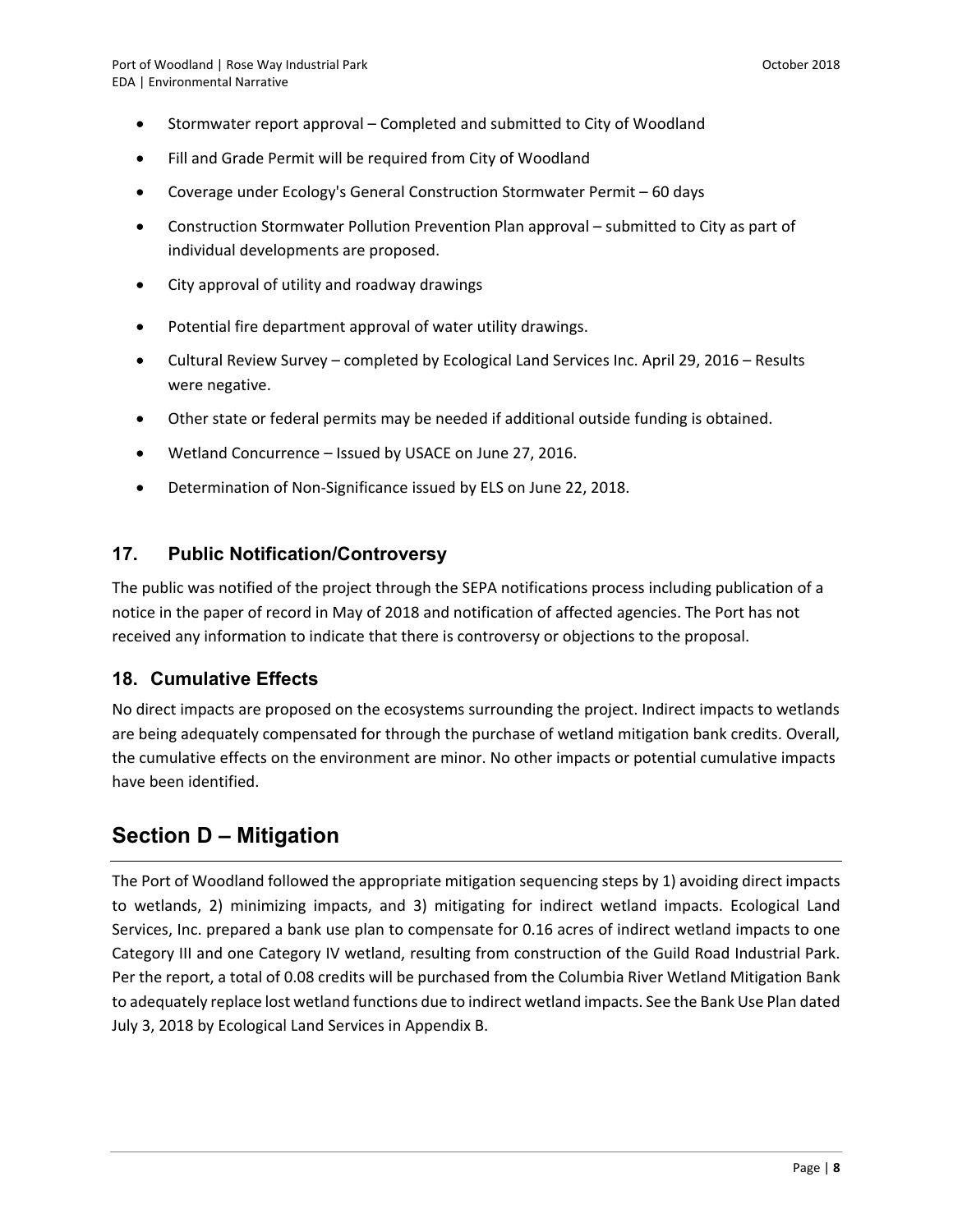## <span id="page-11-0"></span>**Section E – List of Attachments**

The following checklist is a list of required and optional attachments to the Environmental Narrative as described in the sections above.

Checklist of Optional Environmental Documents:

- SHPO/THPO and Tribal leader comments and copy of submittals (see Section B)
- Site photographs (see Section C1)
- Coastal Zone consistency determination (see C2)
- Critical Areas Report and Wetland Delineation (see C3)
- Jurisdictional Determination from the US Army Corps of Engineers (see C3)
- Preliminary wetland info (see C3)
- Correspondence with Washington State Department of Ecology for wetland boundary verification (see C3)
- Natural Resources Conservation Service determination of Prime Farmland, Form AD-1006, if applicable (see C6)
- Assessment of the Location of Underground Storage Tanks at 1435 Guild Road, Woodland, Washington, prepared by HydroCon Environmental on May 2, 2016 (see C6)
- Phase I Environmental Site Assessment (seeC8)
- Phase II Environmental Site Assessment (seeC8)
- Sole Source Aquifer review by US Environmental Protection Agency, if applicable (see C9)
- Other federal, state and local environmental permits (see C16)
- Copies of public notices, public hearing minutes, etc. (see C17)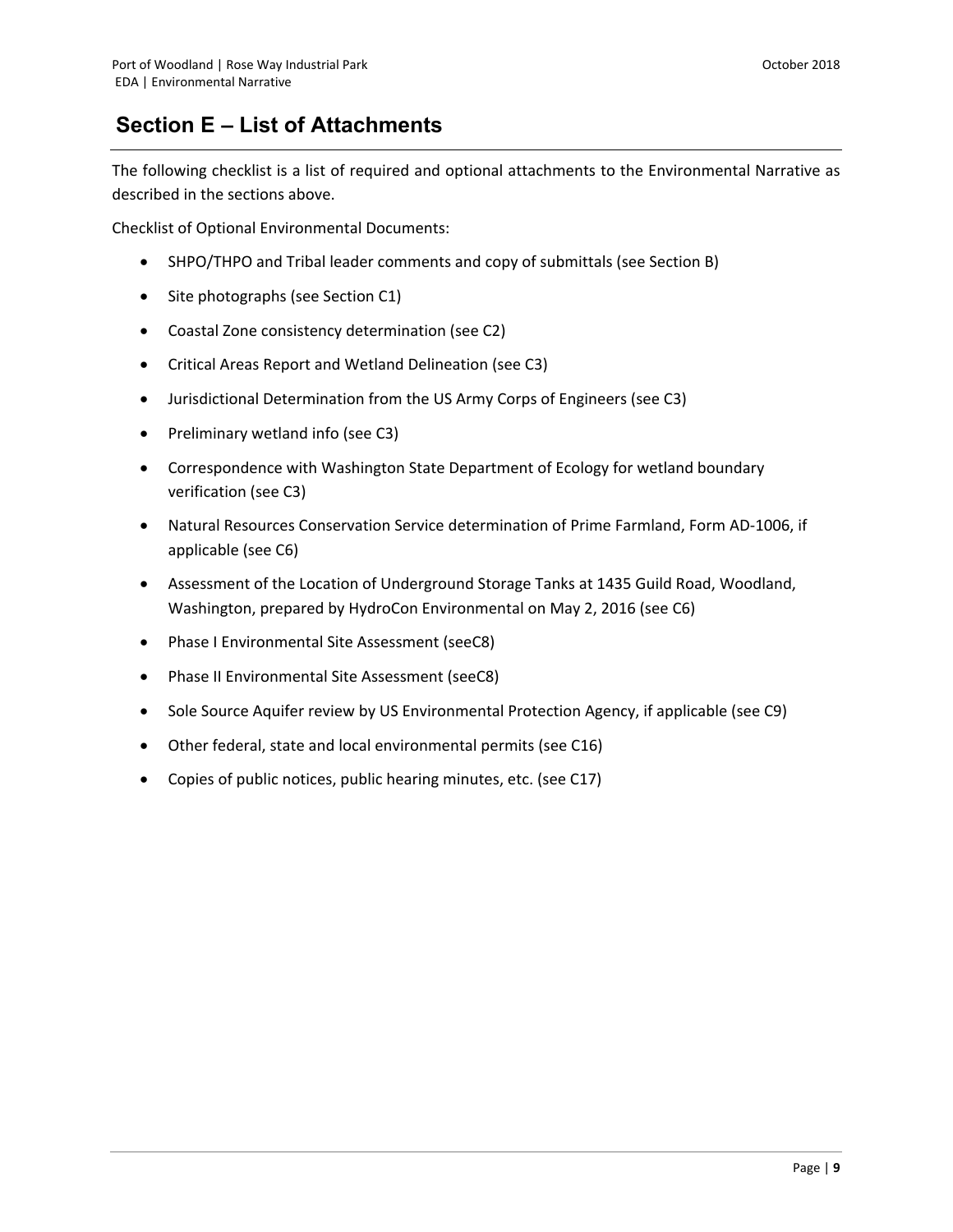## <span id="page-12-0"></span>**Section F – Overall Estimated Project Schedule**

The following schedule is anticipated for the development of the Rose Way Industrial Park Design – Completed March 2019 Final Engineering- 6 months from funding date Permits – 3-6 months from completion of final engineering Easements/Right of Way – completed Procurement, Bid Ad and Award for road and internal infrastructure– 3-6 months from permits and final engineering Construction of road and internal infrastructure- 12-18 months from contract Procurement, Bid Ad and Award for Building-6 months Construction of Building #1 (23,000 SF)- 9 months from contract